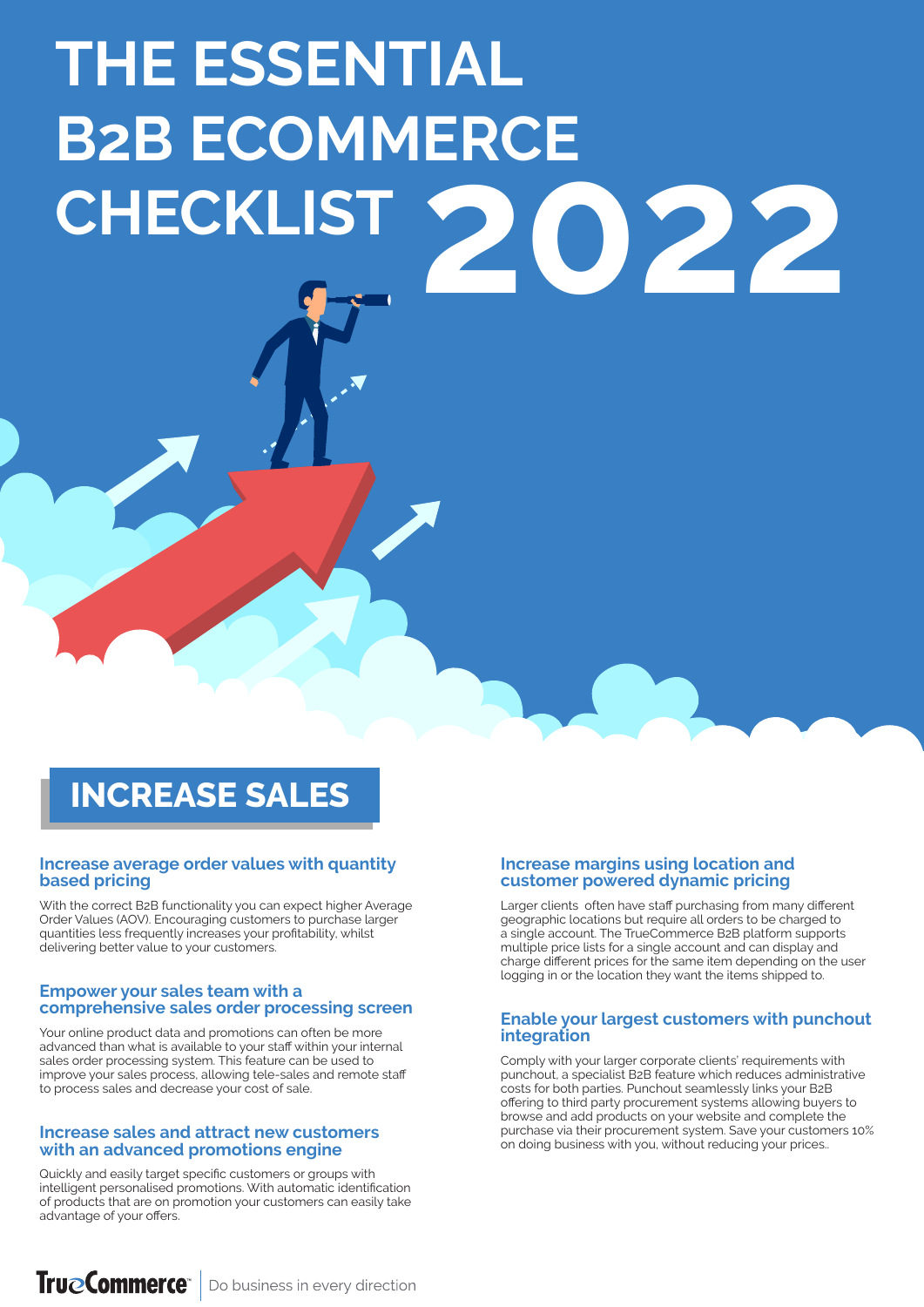

# **REMOVE THE BARRIERS OF DOING BUSINESS**

#### **Attract enterprise customers with comprehensive approval workflows**

Remove the need for offline authorisation processes with a comprehensive set of procurement and purchase controls which enables your customers to have an efficient purchase approval process. With spend limits that can be set across buyers, departments and locations and the ability to setup multiple levels of sign off approval, your customers can seamlessly manage budgets and the authority to buy a product.

#### **Give greater financial control and visibility to large customers**

When dealing with blue chip companies or multinational corporations, a structured account hierarchy which can be managed online can be a compelling cost saving feature. Empower your larger customers to allocate purchases to specific departments, regional offices, cost centres or ship to addresses with the advantage of being able to set and seamlessly control budgets as well as report on expenditure.

#### **Facilitate more orders with quotation functionality**

If your customers frequently request quotations having the ability for them to do this online provides an improved customer experience whilst saving you time, money and freeing up your sales team for more valuable tasks. With full control over which customers can request a quote, as well as setting parameters based on quantity or value, allow customers to manage and submit quotes with a simple one click conversion to sales order.

## **Scale your business with multi-lingual capabilities**

Expand your reach in a cost efficient manner, secure greater sales volumes and gain a competitive advantage by making your product information available in multiple languages. Demonstrate that your business is capable of working and dealing in international markets.